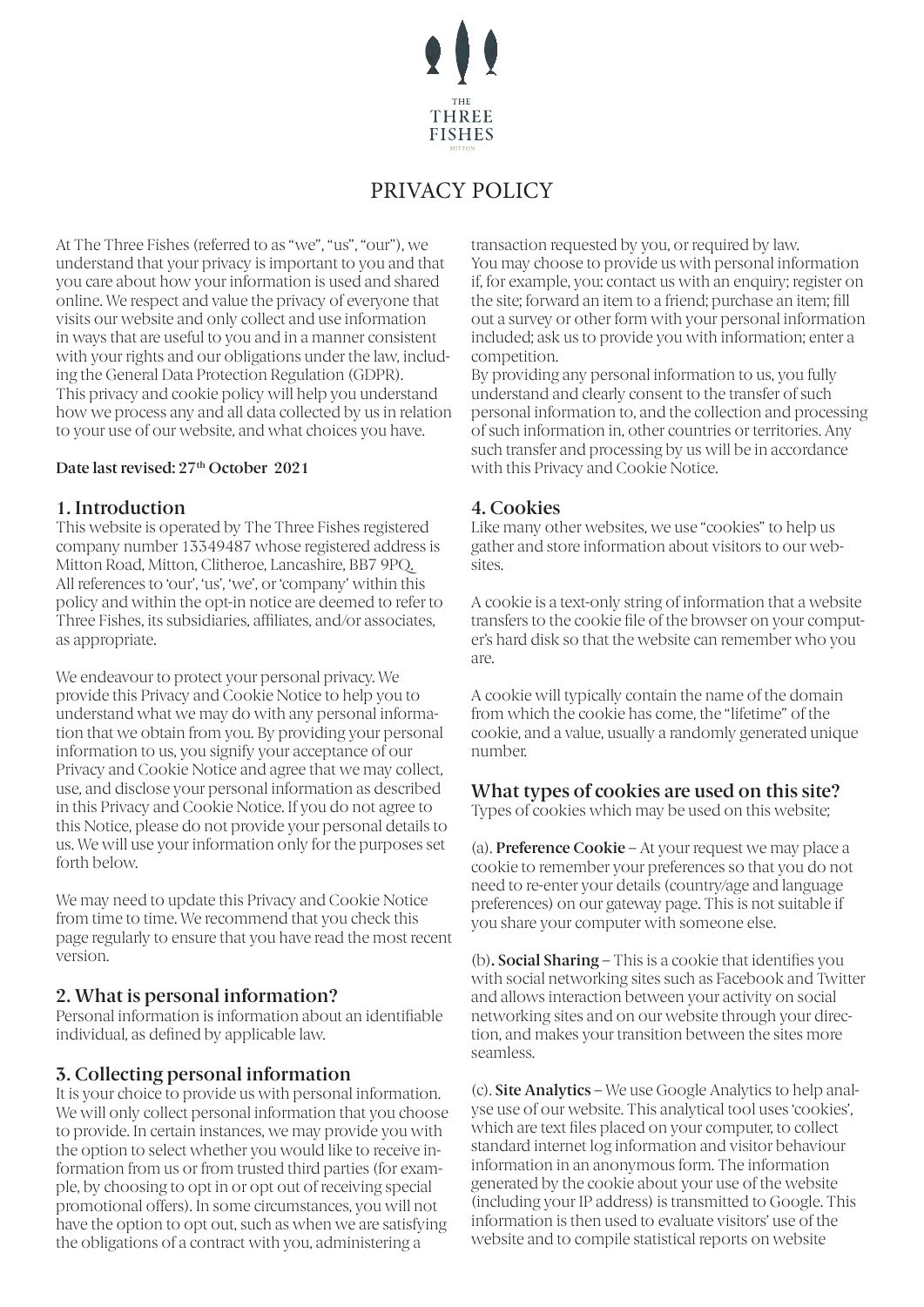

activity. To opt out of being tracked by Google Analytics across all websites visit http://tools.google.com/dlpage/ gaoptout

Cookies – We use session cookies, which are temporary cookies that aid the user journey around the site, and will remember preferences you have selected during the session. These cookies are deleted as soon as you leave the site.

(d). **Content Management cookies** – These are cookies required by the site for the content management system to work.

(e). **Template preference cookies** – These cookies are necessary for mobile sites and enable the site to look and feel the way it is intended to.

#### **How do I disable/enable cookies?**

You have the ability to accept or decline cookies by modifying the settings in your browser. However, you may not be able to use all the interactive features of our site if cookies are disabled.

There are a number of ways to manage cookies. Please refer to your browser instructions or help screen to learn more about these functions. For example, in Internet Explorer, you can go to the Tools/Internet options/Security and Privacy Tabs to adapt the browser to your expectations. If you use different computers in different locations you will need to ensure that each browser is adjusted to suit your cookie preferences.

Some modern browsers have a feature that will analyse website privacy policies and allow a user to control their privacy needs. These are known as 'P3P' features (Privacy Preferences Platform).

You can easily delete any cookies that have been installed in the cookie folder of your browser. For example, if you are using Google Chrome:

• open the Google Chrome browser

• click on the 'Customize and control' button on the tool bar

• select 'More tools' from the options

• select 'Clear browsing data' from the optionsFrom here you can choose actions such as clearing cookies, choosing what types to accept or block and so on.If you are not using the Google Chrome browser, then you should select 'cookies' in the 'Help' function for information on where to find your cookie folder.

# **5. Use of personal information**

We may use personal information collected from you to provide specific services that you request, as well as to provide additional services that may be of interest. For example, we may use your personal information in the following ways:

**Marketing Communications.** We may use your personal information to communicate with you about our products and services, and those of our subsidiaries, affiliates, and parent companies, and any of their related businesses. **Marketing analysis**. We may use your personal information for internal marketing analysis, for example, to assess trends amongst our consumers or to measure the amount of traffic to our websites.

**Transactional purposes**. We may use your personal information to respond to your queries and requests, maintain your accounts, and manage transactions such as credit card payments for any goods that you order from us or our agents, or for the fulfilment of such transactions (e.g., delivery).

#### **6. Security**

We take security seriously and take precautions to keep your personal information secure. We have put in place appropriate physical, electronic, and managerial procedures to safeguard the information we collect. However, we have no control over the privacy of any communications while it is in transit to us. We therefore recommend that you not include confidential, proprietary, or sensitive information in any such communications.

In the unlikely event that we believe that the security of your personal information in our possession or control may have been compromised, we may seek to notify you of that development. If such a notification is appropriate, we will endeavour to do so as promptly as possible under the circumstances, and, to the extent we have your email address, we may notify you by email.

# 7. **Unsubscribe, access, questions and further information**

At your request and where the law requires us to do so, if you contact us using the unsubscribe details provided below we will confirm what personal information we hold about you, update your information, remove your information, fulfil specific opt-out requests (including requests where you previously opted in with respect to the use of your personal information), and/or correct any inaccuracies in such personal information.

If you would like to unsubscribe from The Three Fishes communications, please contact reservations@thethreefishes.co.uk

If you have any comments, queries, or complaints about our collection or use of personal information please contact us via: reservations@thethreefishes.co.uk

• Or post: The Three Fishes, Mitton Road, Mitton, Clitheroe, BB7 9PQ

# **8. Interfaces with Third-Party Websites**

The site may contain links, references, and content from other websites outside of our control. Please be aware that